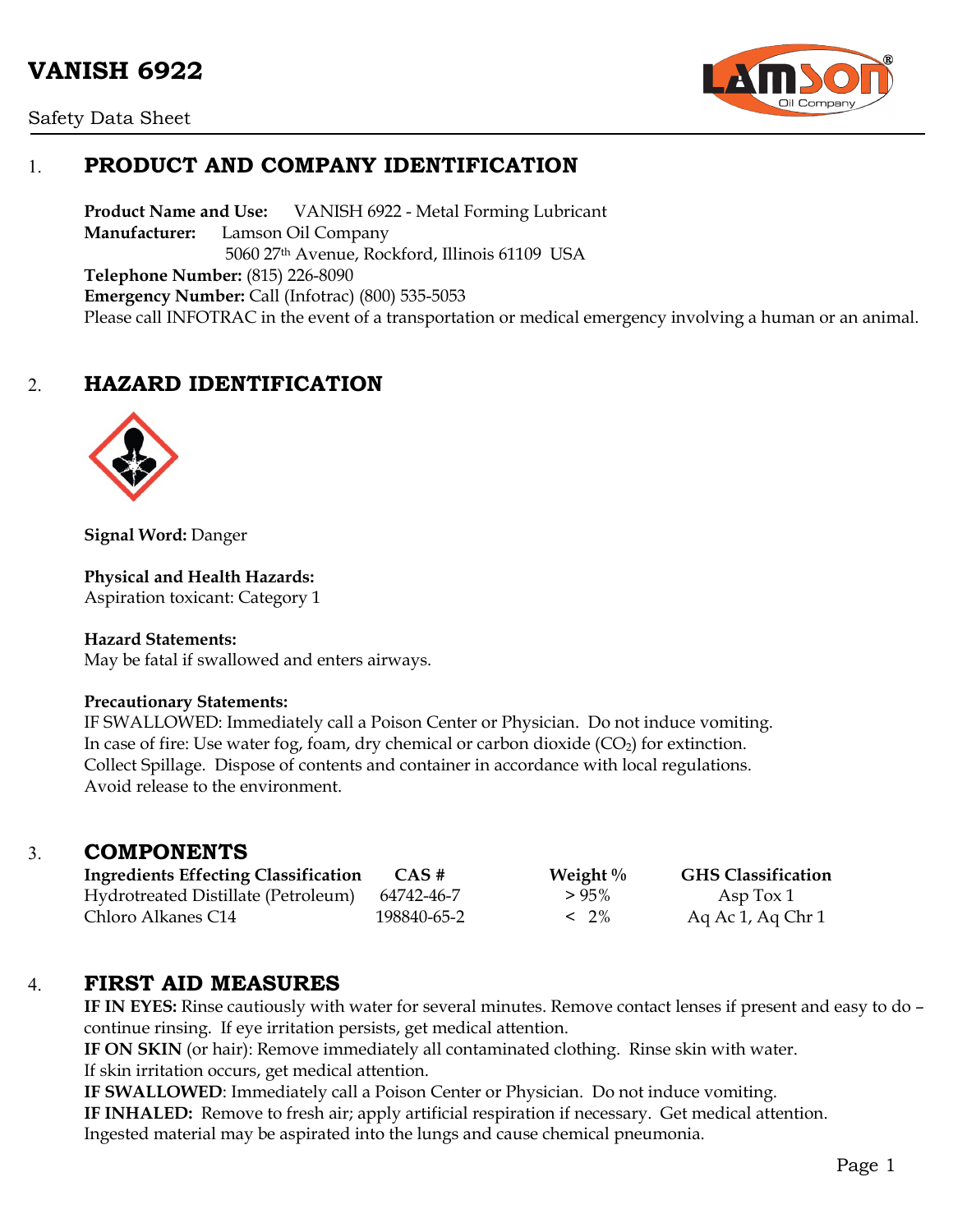Safety Data Sheet



### 5. **FIRE-FIGHTING MEASURES**

#### **General Hazard**

Petroleum products can form combustible mixtures at temperatures at or above the flash point. Empty containers can contain residues that can cause fires or explosions when exposed to heat, flames, or sparks.

#### **Fire-Fighting**

Keep fire exposed containers cool with water spray. Separate unburning product from fire. Use carbon dioxide, foam, or dry chemical extinguishing media to put out fires.

### **Unusual Decomposition Products Under Fire Conditions**

None

# 6. **ACCIDENTAL RELEASE MEASURES**

#### **Personal Precautions**

Remove greatly contaminated clothing, including shoes and wash thoroughly after contact. Launder contaminated clothing before reuse.

#### **Environmental Precautions**

Stop leak if without risk. Dike large spills to prevent ingress into sewers and waterways. Eliminate all sources of ignition. Ensure adequate ventilation. Clean spills with absorbent and store in marked containers for disposal. Dispose in accordance with all applicable regulations.

## 7. **HANDLING AND STORAGE**

**Safe Handling and Storage** Do not handle, store, or dispense near open flames or ignition sources. Keep containers inside and out of direct sunlight. Avoid extreme temperatures. Do not reuse containers.

### **Incompatible Products**

Avoid strong oxidizing and reducing agents.

# 8. **EXPOSURE CONTROL AND PERSONAL PROTECTION**

#### **Ventilation**

Local exhaust is usually sufficient. General exhaust is preferred.

### **Personal Protection**

Use approved respirator when airborne exposure limits are exceeded. Use solvent resistant gloves to avoid prolonged contact. Wear goggles or safety glasses with splashguards.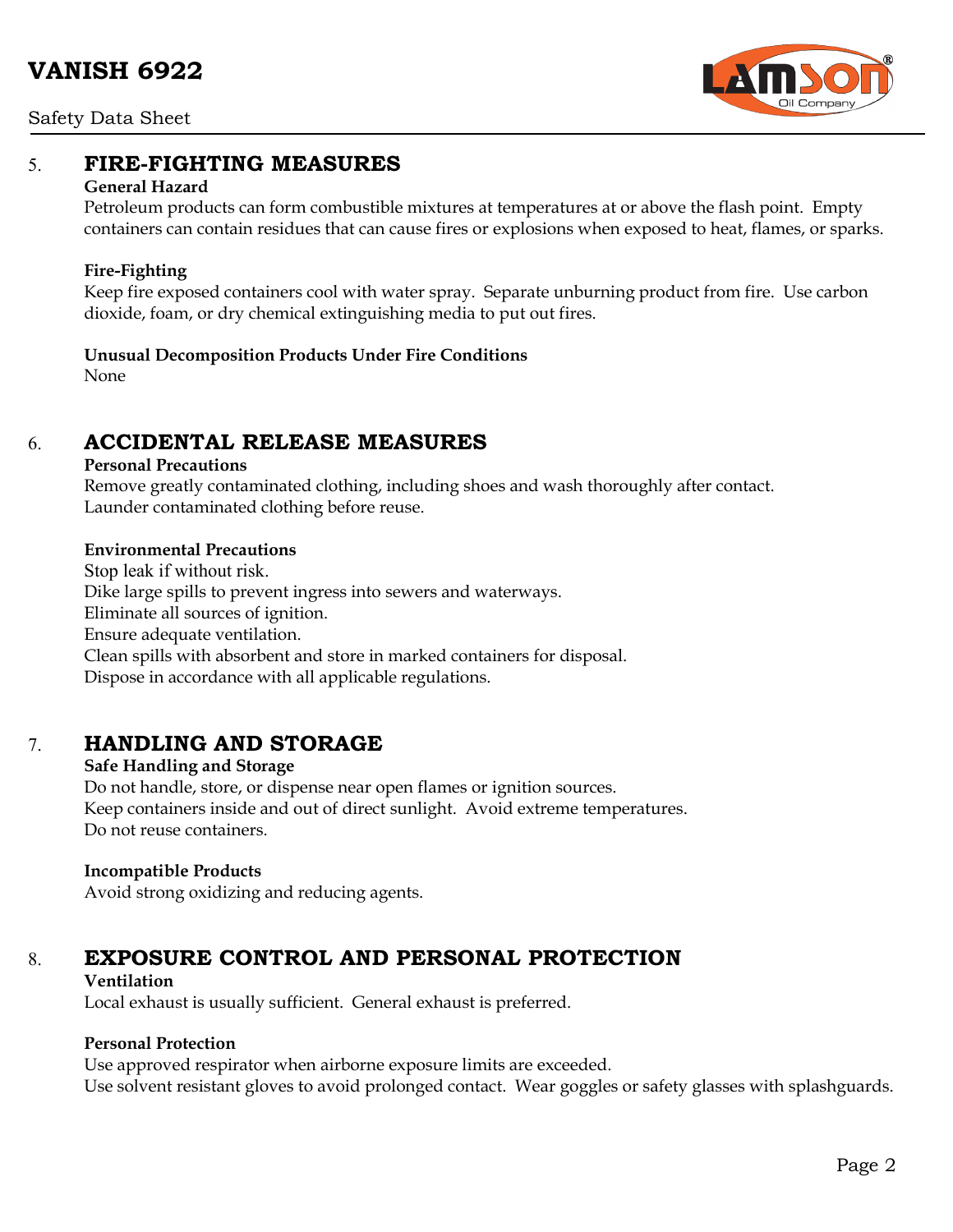# **VANISH 6922**



Safety Data Sheet

**Work Place Exposure Guide Lines** Petroleum Oil mist has a TLV limit of 5 mg/m3.

### 9. **PHYSICAL AND CHEMICAL PROPERTIES**

| <b>Boiling Point:</b>                     | $>$ 500 °F                                |
|-------------------------------------------|-------------------------------------------|
| Specific Gravity (water =1):              | 0.85                                      |
| Vapor pressure (mm Hg):                   | < 0.1                                     |
| <b>Melting Point:</b>                     | Not Applicable                            |
| Vapor Density (Air =1):                   | > 5                                       |
| Evaporation Rate (butyl Acetate=1):       | 0.01                                      |
| Solubility in water:                      | Insoluble                                 |
| Reactivity in water:                      | NIL                                       |
| <b>Appearance and Odor:</b>               | Clear, colorless liquid; very slight odor |
| Flash point:                              | $252$ °F                                  |
| Flammable Limits (volume percent in air): | LEL: $0.7$ UEL: $5.0$                     |
| <b>Autoignition Temperature:</b>          | Not Determined                            |
|                                           |                                           |

### 10. **STABILITY AND REACTIVITY**

**Stability:** [ ] Unstable [ X ] Stable **Conditions to avoid:** None **Incompatibility (Materials to avoid):** Strong oxidizing and reducing agents. **Hazardous Decomposition Products:** Combustion may produce HCl and oxides of carbon. **Hazardous Polymerization:** [ ] May Occur [ X ] Will Not Occur **Conditions to Avoid:** Not Applicable

## 11. **TOXICOLOGICAL INFORMATION**

This product has minimal toxicity when inhaled, ingested, or when skin or eye contact is made. This product is considered an aspiration hazard based on its physical/chemical properties. This product is not expected to cause cancer or to be a skin sensitizer. No data is available to indicate that any ingredient is mutagenic or genotoxic. This product is not expected to cause reproductive or developmental effects. Repeated exposure to low viscosity materials may defat the skin resulting in possible irritation and dermatitis. Exposure to vapor or aerosol concentrations above the recommended exposure level are irritating to the eyes and respiratory tract, may cause headaches, dizziness, anesthesia, and even unconsciousness.

## 12. **ECOLOGICAL INFORMATION**

This product is toxic to aquatic life with long lasting effects.

This product is classified as a Volatile Organic Compound and will slowly evaporate into the air upon release. Please refer to section 6 for accidental release information.